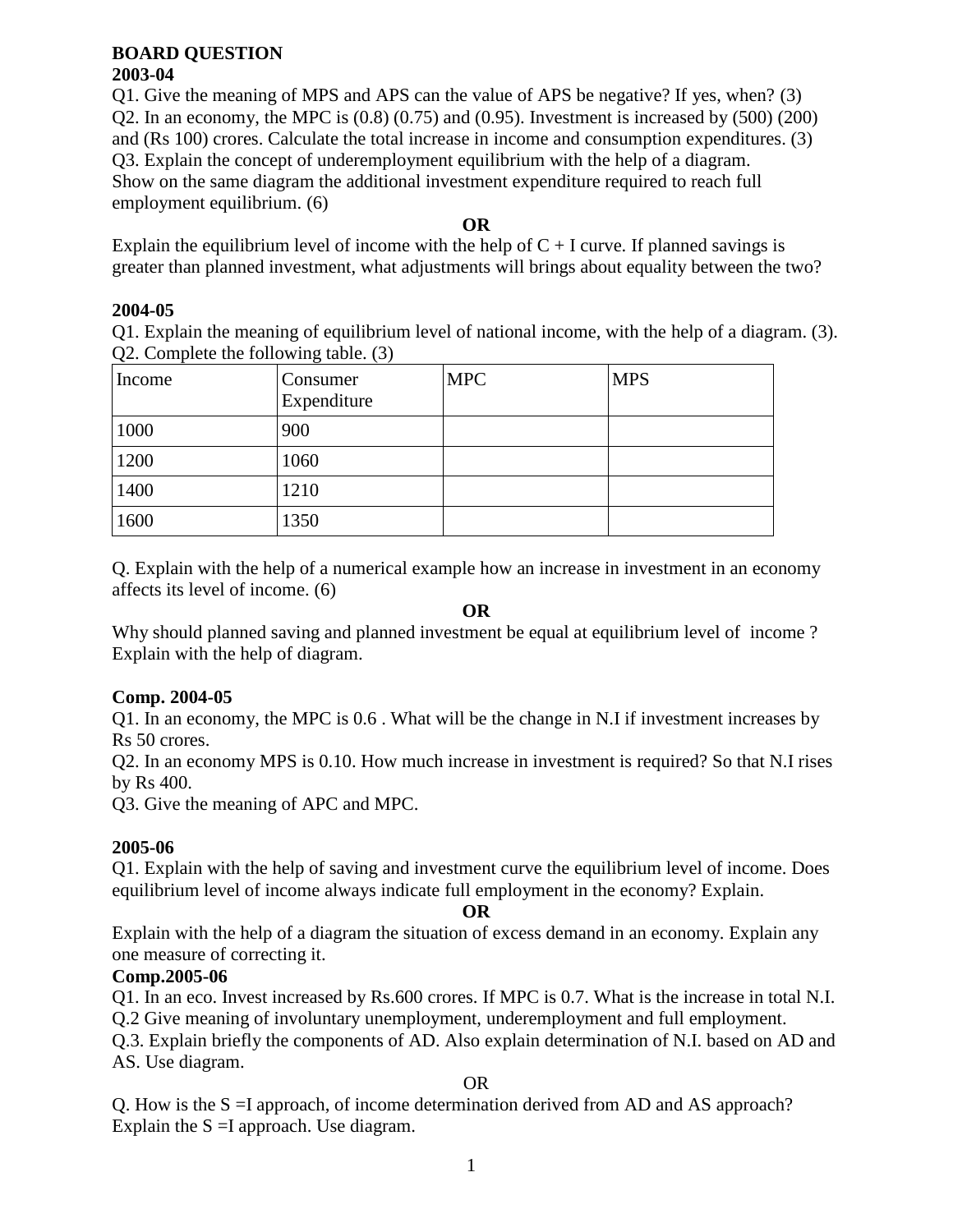# **2006-07**

Q.1 What is meant by investment multiplier. Explain the relationship between MPC and investment multiplier. (3)

Q.2. Define APS and MPS. Can the value of APS be negative? Give reason.(3)

Q.3. Why must AD be equal to AS at equilibrium level of income and output. Explain with the help of a diagram.(6)

## **Comp.2006-07**

Q1. Define investment multiplier. What can be its max.value and why.

 $Q.2$ . Complete the following table  $\odot$ 3)

| $\sim$ | $\overline{\phantom{0}}$ |            |            |
|--------|--------------------------|------------|------------|
| Income | Con.Exp.                 | <b>MPS</b> | <b>APC</b> |
| 2000   | 1900                     |            |            |
| 3000   | 2700                     |            |            |
| 4000   | 3400                     |            |            |
| 5000   | 4000                     |            |            |

Q3. When is an economy in a state of under employment equilibrium level. Expalin with the help of a diagram.(6)

#### **2007-08**

Q1. Give meaning of deficient demand.(1)

Q2. Define aggregate supply.(1)

Q3. If marginal propensity to save is 0.2, how much new investment is required to make the N.I. rise by Rs.600 crores. Calculate. (4)

Q4. Explain consumption function with the help of a schedule and diagram. (6)

OR

Explain saving function with the help of a schedule and diagram.

#### **2008-09**

Q.1. Give the meaning of excess demand in an economy.(1)

Q2. Define involuntary unemployment.(1)

Q.3. Give meaning of AS.(1)

Q.4. Complete the following table  $\odot$ 3) set-2

| $\mathbf -$ | ⌒   | <b>MPS</b> | <b>APC</b> |
|-------------|-----|------------|------------|
|             | ⊥J  |            |            |
| 50          | 50  |            |            |
| 100         | 85  |            |            |
| 150         | 120 |            |            |

|     | <b>MPC</b> | saving | <b>APC</b> |
|-----|------------|--------|------------|
|     | -          | $-30$  |            |
| 100 | 0.75       |        |            |
| 200 | 0.75       |        |            |
| 300 | 0.75       |        |            |

Q5. In an economy S= -50 +0.5Y is the saving function.  $\Delta I = 7000$ . Calculate (i)Y and (ii) CE.

OR

Cal. (i) Y and S Consumption function:  $C = 200 + 0.9$  Y and  $\Delta I = 3000$ .(6)